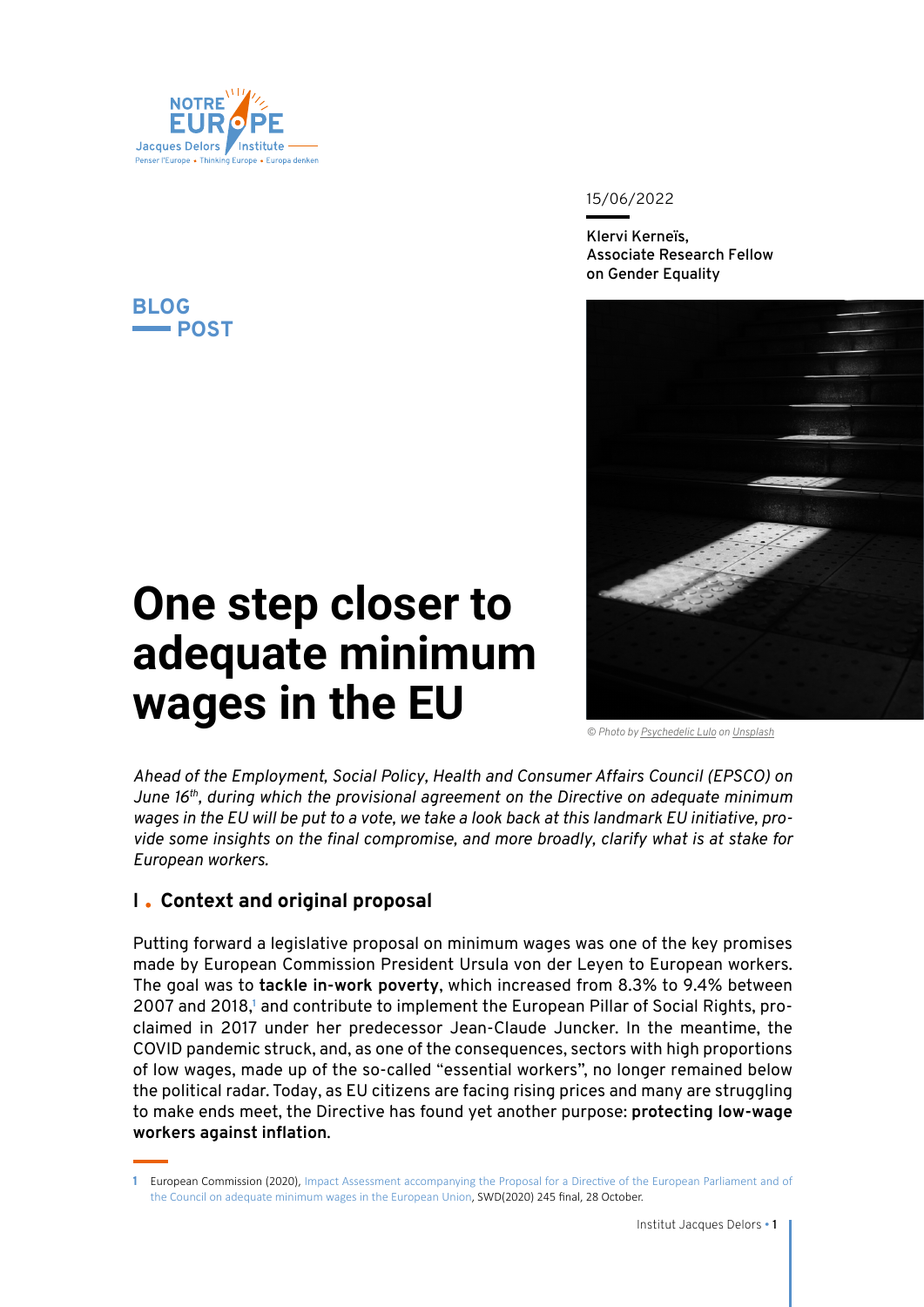The proposal did not receive the warmest welcome from the get-go though. Nordic countries were especially reluctant to see the EU legislate on such matter for fear of damaging their national welfare systems. In six EU countries (Sweden, Denmark, Finland, Austria, Italy, Cyprus), wages are indeed set exclusively through collective bargaining and thus do not have a statutory minimum wage. Some central and eastern countries, in particular Hungary, were also finding the Directive to trample on their national sovereignty and would have preferred the issue to be left entirely up to the Member States. For others though, such as France, Luxembourg, Belgium, Italy and Spain, the Directive was seen as an opportunity to accelerate wage convergence in the EU –the statutory minimum wage in Luxembourg is about 7 times higher than the one in Bulgaria, and about 3 times higher when we take into account national prices**<sup>2</sup>**– and therefore fight social dumping.

The Commission thus had to walk a fine line between these different political perspectives, while being careful not to stray too far away from the Treaties' provisions, whereby **pay is explicitly excluded from the competences of the EU**. **<sup>3</sup>** The proposal put forward in October 2020 reflected these various constraints.

Still, the Commission managed to clearly outline its two main objectives for the Directive. Firstly, and only for the 21 Member States concerned, the proposal aims to **ensure the adequacy of statutory minimum wages, meaning that they must allow workers to live in a decent manner**. Behind this somewhat vague concept of "adequacy", the Commission proposed several mandatory criteria, namely purchasing power, the level, growth and distribution of wages, as well as labour productivity (Article 5). The text provided that internationally recognised reference values may be used to guide countries in their evaluations, and that minimum wages ought to be updated regularly (Article 5). The tabled Directive also put forward provisions on possibilities for exemptions (Article 6), on the involvement of social partners (Article 7) as well as on ways to enhance the access of workers to this protection (Article 8). Secondly, the Directive was designed to **promote collective bargaining** in all EU Member States (Article 4) since countries with high collective bargaining coverage tend to have **higher minimum wages, less lowwage earners, and lower wage inequalities**. The proposal thus intended to strengthen the capacity of social partners and encourage negotiations on wages among them. It also stated that Member States where collective bargaining coverage falls below 70% must provide a framework of enabling conditions and an action plan to promote collective bargaining. Horizontal provisions on public procurement, data collection and monitoring as well as right to redress and penalties (Article 9-12) were also included in the draft legislation.

#### **II Negotiations and next steps**

At the end of 2021, the European Parliament and the Council both managed to adopt their respective positions. The Parliament reinforced the text in several ways, for instance by making in-work poverty and a national basket of goods and services at real prices into two of the criteria to assess the adequacy of minimum wages, and by demanding an annual actualisation of the said wages. The Parliament also raised the objective for collective bargaining coverage to 80% of the workforce, removed the article on derogations (without forbidding them explicitly) and added important provisions to protect

**<sup>2</sup>** S. Fernandes & K. Kerneïs (2022), [A move toward adequate minimum wages in the EU?](https://institutdelors.eu/en/publications/vers-des-salaires-minimum-adequats-dans-lunion-europeenne-2/), Infographic, Jacques Delors Institute, 10 January.

**<sup>3</sup>** [Article 153\(5\) TFEU](https://eur-lex.europa.eu/legal-content/EN/TXT/?uri=CELEX%3A12008E153).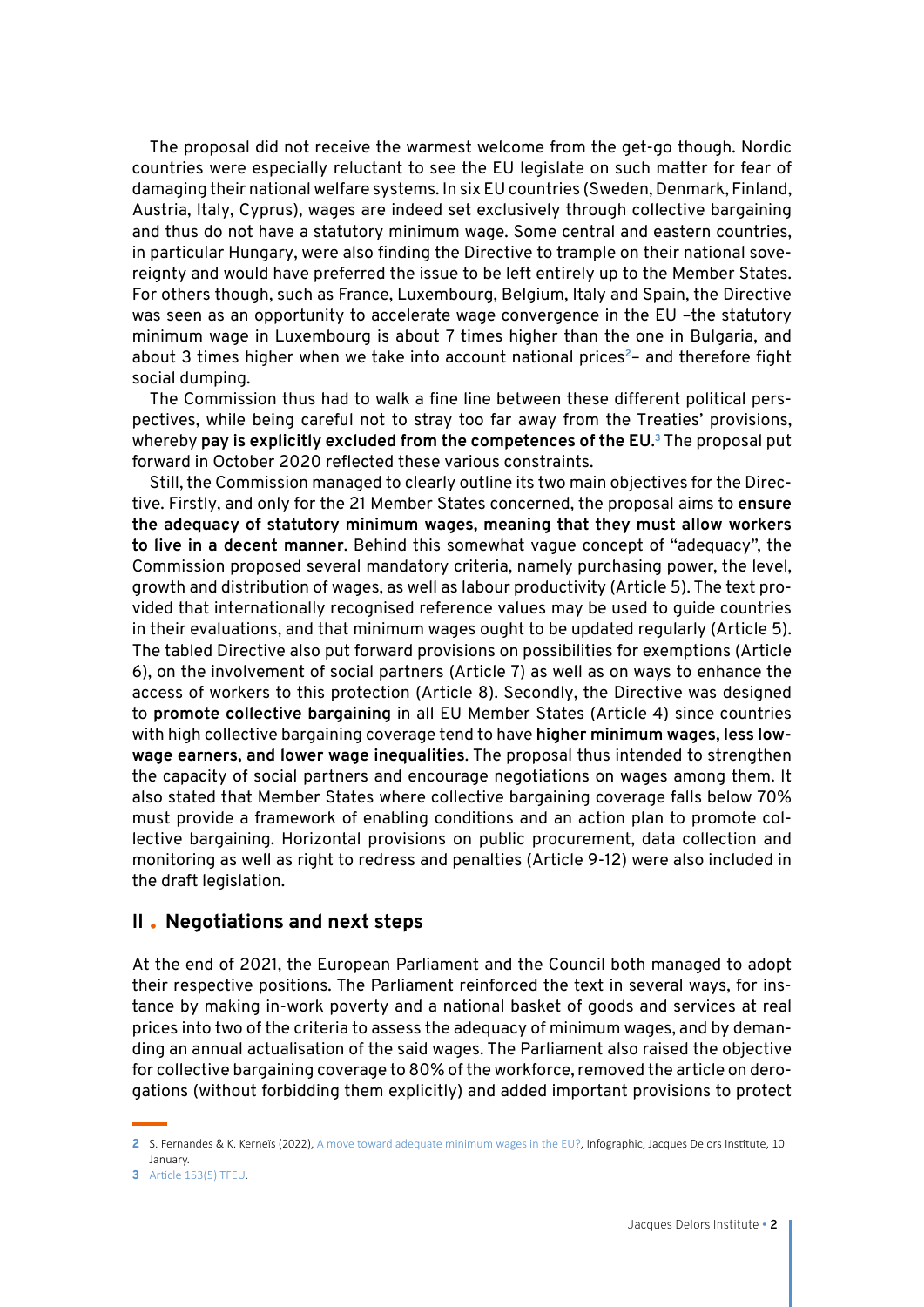trade unions and their representatives throughout the text. On the side of the Council, the agreement on a general approach under the Slovenian presidency was deemed as a surprise due to the sensitive nature of the file. The compromise made exemptions to some minimum wages as well as provisions on monitoring, controls and data collection more flexible than in the Commission's proposal. It also removed references to internationally recognised reference values to guide the assessment of minimum wages and changed the objective for collective bargaining coverage into a simple "threshold". In the end, only two Member States voted against the proposal (Denmark and Hungary) and two abstained (Austria, and Germany due to the national political situation at the time) –even Sweden, which was, with Denmark, arguably one of the main opponents of the Directive, ended up supporting it.

Because **the Parliament's position strengthened the text while the Council went on to protect national traditions and practices as much as possible** (no doubt many "red lines" within the Council depended on these safeguards), room for manoeuvre for interinstitutional negotiations seemed very narrow. And indeed, eight trilogues were necessary over the course of five months to strike a deal, from the first trilogue on January 13th to the last one on **June 6**th**, 2022**. This was also seen as a concrete victory for the French Presidency of the Council of the EU, which had made the file into one of its hallmarks.

Eventually, each legislator was able to take home part of its demands. The Parliament managed to maintain the mention of **the reference values of 60% of the median wage and 50% of the average wage as well as the one relating to the basket of goods and services at real prices**, but was unsuccessful in adding the in-work poverty criteria. The Council trumped the Parliament's ambitions when it came to the criteria of productivity, which remained in the text, and to the article on the possibility for exceptions and variations (although the need for a legitimate objective was still brought back from the Commission's initial proposal). A major win for the Parliament was the **raised ambition for collective bargaining coverage, together with increased protection for trade unions**. Finally, the Council managed to maintain the mandatory actualisation of statutory minimum wages every two years and added an exception of every four years for Member States with indexation mechanisms in place.

The text was presented to the COREPER on June  $8<sup>th</sup>$  and left to be examined by the ambassadors. It is to be formally adopted on June 16<sup>th</sup>, during the EPSCO Council. Sweden seems to have backpedalled on its support for the text, despite negotiators insisting that its concerns were incorporated into the final compromise. However, it is unlikely that this will affect the outcome of the Council decision, since qualified majority is more than likely to be reached with or without Sweden's support. In parallel, the provisional agreement will also have to be approved by the European Parliament Committee on Employment and Social affairs, and at a forthcoming plenary session.

### **III Reception and outlook**

While the agreement has been mostly seen as a positive step for a more social Europe and the protection of workers, many are concerned about the actual reach of the Directive: if it does not impose a statutory minimum wage in each Member State, nor sets a minimum threshold that would raise minimum wages in most countries, what concrete impact will the Directive have on workers?

According to the Commission's impact assessment, **up to 24 million people could benefit from this new legislation**, depending on the extent to which Member States increase their statutory minimum wages. But these estimates are actually based on the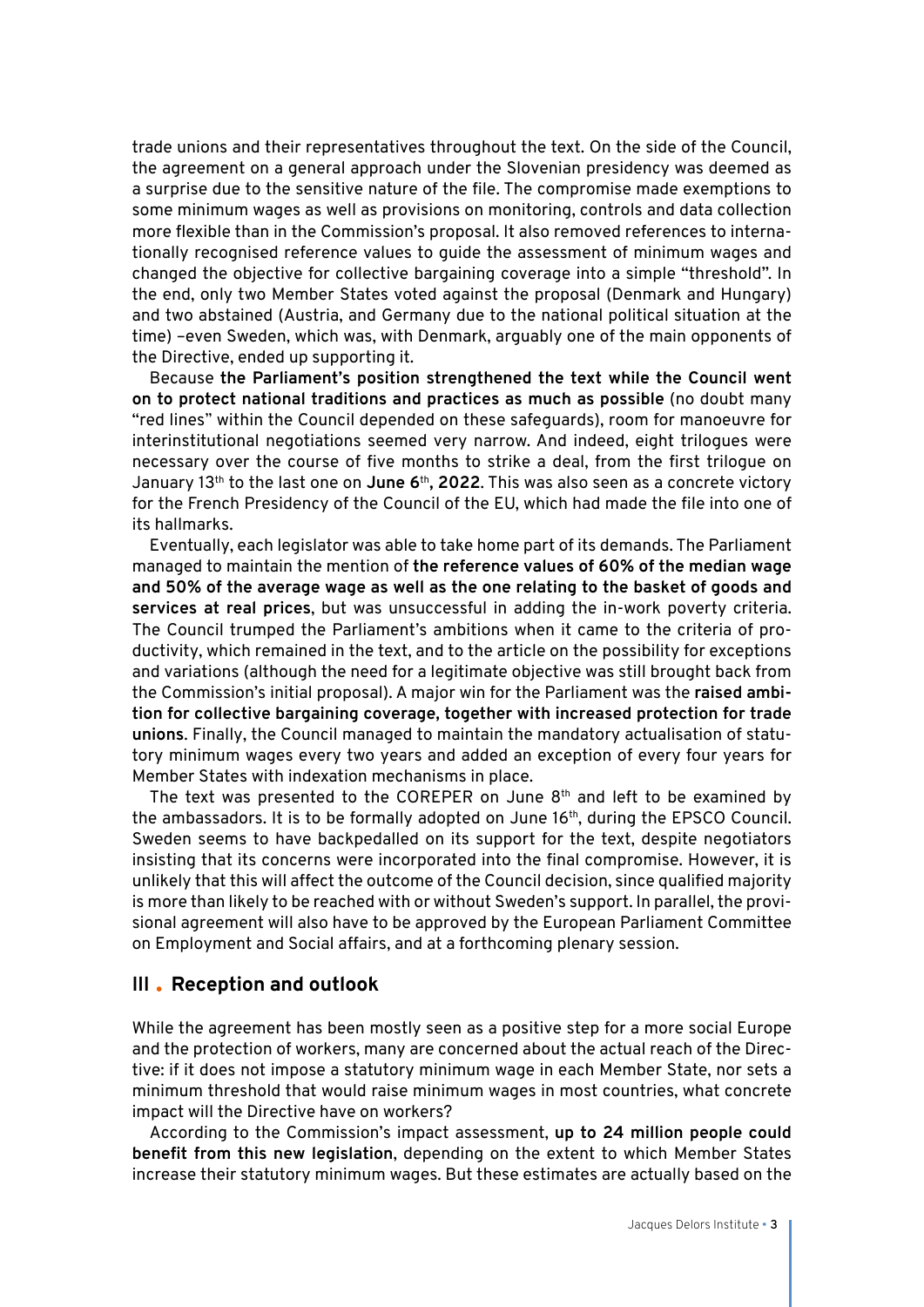two reference values (60% of the median wage and 50% of the average wage) that are only included in the Directive as guidance values for Member States, and not as objectives per se as called for by the European Trade Union Confederation, among other stakeholders. Even then, workers in France and Portugal would for instance have remained mostly unaffected since their minimum wages are already above or approximating 60% of the national median wage and 50% of the average wage. The Directive will impact Member States differently as the share of minimum wage earners vary across countries, so that countries like Lithuania may be significantly affected by the legislation.

The Directive is also expected to contribute to **reducing the gender pay gap** since women are more likely than men to be minimum wage earners. In addition, if well implemented, the Directive should contribute to boost collective bargaining, which has been on a downward slope for a while in the EU, falling from 66% in 2000 to 56% in 2018, with substantial declines in Central and Eastern Europe especially.**<sup>4</sup>** Despite the fear of the Nordics, **the Directive could actually be a way to export their efficient collective bargaining model in other parts of Europe** and spread its benefits.

To guarantee that the Directive's objectives are fully realized, the Commission will need to monitor its implementation in Member States and evaluate its effectiveness. However, it is also up to governments to seize the opportunities provided by the Directive and **show some ambition at national level**, beyond the minimum standards agreed upon at EU level (this could include the systematic use of the abovementioned reference values).

Besides, the text has a strong **symbolic reach**. Principle 6 of the European Pillar of Social Rights states that "workers have the right to fair wages that provide for a decent standard of living". The entry into force of the Directive would show that the Pillar is more than a declaration of good intentions, but that its principles are to be made into concrete proposals, and eventually, effective instruments to improve the lives of EU citizens. Furthermore, looking at EU-wide surveys, social inequalities are seen as the top challenge for the EU, and nine out of ten Europeans claim that a social Europe is important to them personally.**<sup>5</sup>** The need for rules on minimum wages in the EU was also one of the key recommendations submitted by citizens participating in the Conference on the Future of Europe.**<sup>6</sup>**

Nevertheless, we must insist on the fact that this Directive should not be seen as a panacea to guarantee good working and living conditions for EU citizens. Further ambitious pieces of legislations at EU level will need to follow in order to continue working towards such goal. The upcoming **Directive on platform workers** could lead to the potential reclassification of up to 4.1 million people, leading to better social security coverage and increased annual earnings, which would in turn help to reduce in-work poverty.<sup>7</sup> Very importantly, an EU framework on minimum income would be a gamechanger for the 95 million people at risk of poverty and social exclusion in the EU, almost 22% of the total population.**<sup>8</sup>** While the Commission is planning to table a proposal for a **Council Recommendation on adequate minimum income schemes** next autumn, we can wonder whether more legally binding legislation would not have been

**<sup>4</sup>** European Commission (2020), [Op. Cit.](https://eur-lex.europa.eu/legal-content/EN/TXT/?uri=SWD:2020:245:FIN)

**<sup>5</sup>** European Commission (2022), [Special Eurobarometer 517 on the future of Europe](https://europa.eu/eurobarometer/surveys/detail/2554), January; European Commission (2021), [Special](https://europa.eu/eurobarometer/surveys/detail/2266) [Eurobarometer 509 on social issues](https://europa.eu/eurobarometer/surveys/detail/2266), March.

**<sup>6</sup>** European Union (2022), [Conference on the future of Europe: Report on the final outcome,](https://www.europarl.europa.eu/resources/library/media/20220509RES29121/20220509RES29121.pdf) May.

**<sup>7</sup>** European Commission (2021), [Impact assessment accompanying the Proposal for a Directive of the European Parliament and of](https://eur-lex.europa.eu/legal-content/EN/TXT/PDF/?uri=CELEX:52021SC0396(01)&from=EN) [the Council On improving working conditions in platform work](https://eur-lex.europa.eu/legal-content/EN/TXT/PDF/?uri=CELEX:52021SC0396(01)&from=EN), SWD(2021) 396 final, 9 December.

**<sup>8</sup>** Eurostat (2022), [People at risk of poverty or social exclusion](https://ec.europa.eu/eurostat/databrowser/view/sdg_01_10/default/table?lang=en).